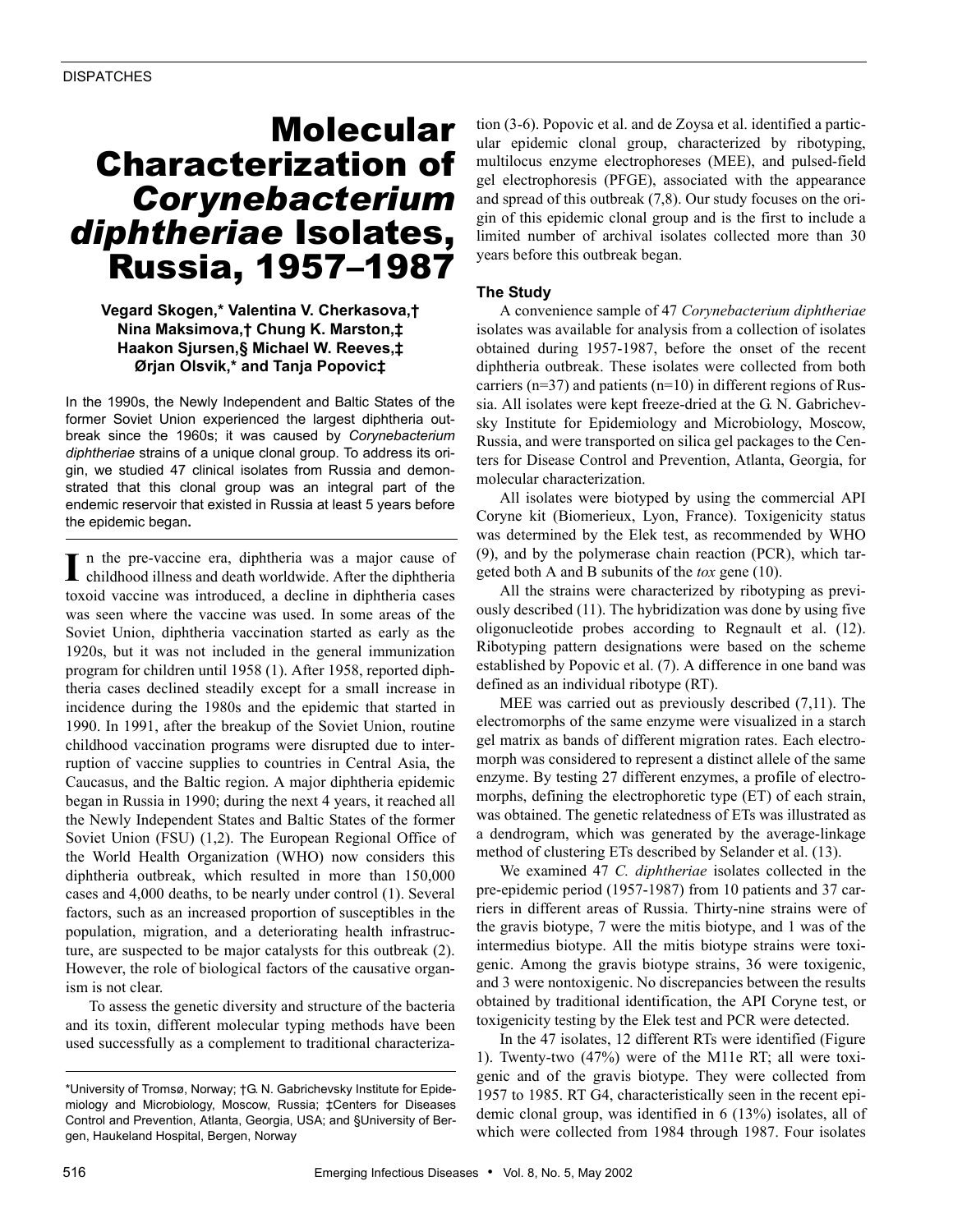## **DISPATCHES**



Figure 1.Twelve *Bst*EII ribotypes identified in 47 Co*rynebacterium diphtheriae* isolates collected in the Russian Federation between 1957 and 1987. The figure is composed of ribotype gels exemplifying the different patterns observed in the strain collection. Lane M, molecular weight marker; lane 1, ribotype M11e; lane 2, M11f; lane 3, M13a; lane 4, M7a; lane 5, unique; lane 6, G4; lane 7, unique; lane 8, M11g; lane 9, M3; lane 10, M1b; lane 11, M6; lane 12, M13b.

had two new ribotype patterns, not previously described. They were collected from 1977 through 1981.

Sixteen (6 isolates of RT pattern G4 and 10 isolates of different RT patterns) of the 47 isolates were analyzed by MEE; 13 different ETs were identified. Of the six isolates with the G4 patterns, four also belonged to the ET8 complex (Figure 2). An additional isolate (strain designation B533 in Table) collected in 1957 belonged to the ET8 complex but had a different RT.

#### **Conclusions**

In the pre- and early vaccine era, diphtheria incidence was high in the Soviet Union. After the diphtheria vaccine was introduced, a decrease in incidence was seen in the 1950s. During the mid-1970s, immunization programs resulted in control of diphtheria throughout the country. However, an increase in incidence was noted at the end of 1970 and during the 1980s, and a peak was observed in 1983. This resurgence was associated with a change in the biotype of the circulating *C. diphtheriae* strains from gravis, which had been dominating for several decades, to mitis (14).

To allow better monitoring of the global spread of diphtheria, the WHO ribotyping database for *C. diphtheriae* was established at the Pasteur Institute in Paris, France. The institute demonstrated that *C. diphtheriae* RTs are quite diverse worldwide but remain stable over time (15). Both ribotyping and MEE have provided a significant level of differentiation and reliability and subsequently have been accepted as the standard for molecular subtyping of *C. diphtheriae*. Thus, we used these molecular methods to characterize our archival isolates.

Twelve different RTs were found in our 47 isolates. Our data show that nine *C. diphtheriae* isolates from the 1950s and 1960s had an RT pattern (M11e) that was very similar to ribotype M11, which was only seen occasionally in the FSU in the 1990s. Epidemic RT G4 was seen in six toxigenic *C. diphtheriae* isolates collected from 1984 through 1987 in four distant regions of Russia (Moscow and Moscow region, Anapa, Smolensk, and Sverdlovsk) from both diphtheria patients and carriers; four of these isolates were also members of the ET8 complex.

Our investigation of the origin of the epidemic clonal group determined that, in our strain collection, the earliest reported strain of this clonal group was identified in Smolensk in 1985, and that strains of this clonal group were simultaneously present in several geographically distant areas in Russia from 1985 through 1987. These findings suggest that the current epidemic clone was an integral part of the endemic reservoir that existed in the FSU at least 5 years before the epidemic began. Further studies that would include a large number of gravis biotype strains from throughout the Soviet Union isolated from 1980 through 1985 might unveil where and when strains of the epidemic clone were first associated with disease or carriage.



Figure 2. Dendrogram showing the genetic relatedness of 85 electrophoretic types (ETs) of *Corynebacterium diphtheriae* isolates collected in different countries around the world. Arrows indicate the different ETs identified among the 47 *C. diphtheriae* isolates. The ET8 complex is marked with thicker lines.